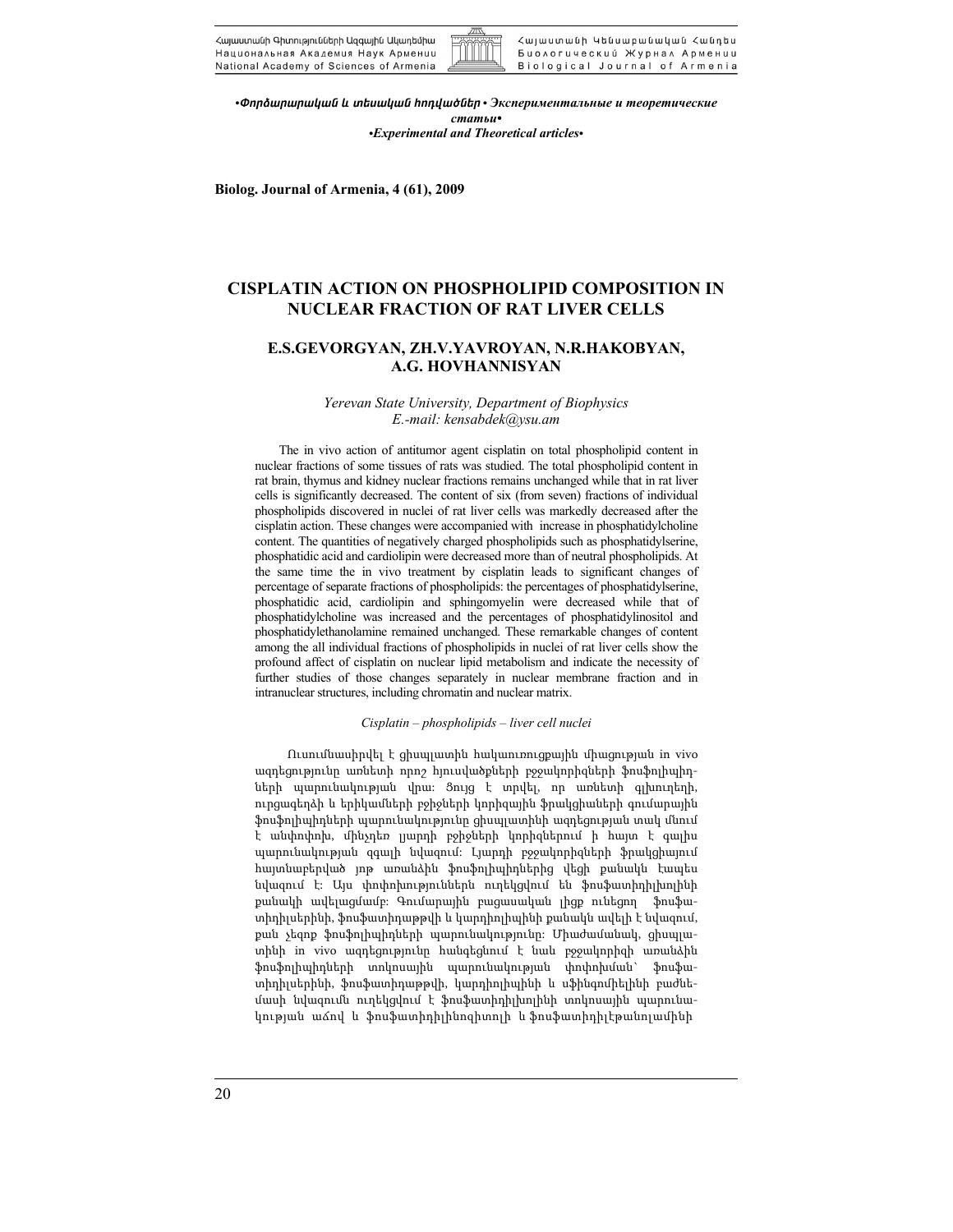բաժնեմասի անփոփոխ մնալով: Առանձին ֆոսֆոլիպիդների պարունակության այս խորը փոփոխությունները վկայում են լյարդի բջջակորիզներում լիպիդային մետաբոլիզմի վրա ցիսպլատինի ունեցած զգալի ազդեցության մասին և նախանշում են առաջիկայում այդ փոփոխությունների առանձին հետազոտման անհրաժեշտությունը կորիզաթաղանթներում, ինչպես նաև ներ-կորիզային կառուցվածքներում` քրոմատինում և կորիզային մատրիքսում:

### Ցիսպլատին - ֆոսֆոլիպիդներ - լյարդի բջիջների կորիզներ

Изучено in vivo влияние противоопухолевого соединения цисплатина на содержание фосфолипидов в ядрах клеток некоторых тканей крыс. Показано, что содержание фосфолипидов в ядрах клеток головного мозга, тимуса и почек не меняется, в то время как в ядрах клеток печени наблюдается его заметное снижение, притом содержание шести из семи отдельных фракций фосфолипидов снижается. Одновременно наблюдается повышение содержания фосфатидилхолина. Содержание негативно заряженных фосфатидилсерина, фосфатидной кислоты и кардиолипина снижается больше, чем содержание нейтральных фосфолипидов. Вместе с тем, in vivo влияние цисплатина приводит к изменениям процентного содержания отдельных фракций фосфолипидов: уменьшение доли фосфатидилсерина, фосфатидной кислоты, кардиолипина и сфингомиелина сопровождается заметным повышением доли фосфатидилхолина, а процентное содержание фосфатидилинозитола и фосфатидилэтаноламина достоверно не меняется. Выявленные глубокие сдвиги в содержании отдельных фракций фосфолипидов свидетельствуют о значительном воздействии цисплатина на липидный метаболизм ядер и указывают на необходимость дальнейших исследований этих сдвигов во фракциях ядерных мембран и внутриядерных структур – хроматина и ядерного матрикса.

*Цисплатин – фосфолипиды – ядра клеток печени*

It is well known that the platinum drugs represent a unique and important class of antitumor agents. Among them the cisplatin (*cis*-diamminedichloroplatinum (II)) is widely used for the treatment of many malignancies, including testicular, ovarian, bladder, cervical, small-cell and non-small-cell lung cancers [6,7,9]. Although DNA was considered as the primary target of cisplatin [8,10], the cisplatin action at the cellular level still remains unknown. At the same time, it was showed that cisplatin damages, indiscriminately, both cancerous and normal tissue [7], and these global disorders are concerned with many components of nuclei, especially with lipids of nuclear membrane and intranuclear genetic structures, including chromatin and nuclear matrix [6,7]. Nuclei have a very active lipid metabolism which seems to play an important role in the transduction of signals to the genome [1,2, 14]. Positively charged cisplatin *in vitro* interacts with lipids, especially with negatively charged phospholipids [12]. These interactions are significant and should be considered in *in vivo* experiments.

 This paper describes the alteration of total phospholipid content of nuclear fractions of rat liver, brain, thymus and kidney cells, as well as the changes among the individual fractions of phospholipids in nuclei of rat liver cells after the in vivo action of cisplatin.

*Materials and methods.* The experiments were carried out on albino rats (120-150 g weight). Cisplatin was injected peritoneally in concentration of 5 mg per 1000g animal weight. Rats were decapitated after 24 hrs of cisplatin injection. Rat liver, brain, and kidney nuclei were isolated by the method of Blobel and Potter [5].The nuclear fraction from thymus was isolated by the method of Allfrey V.G. et. al [3].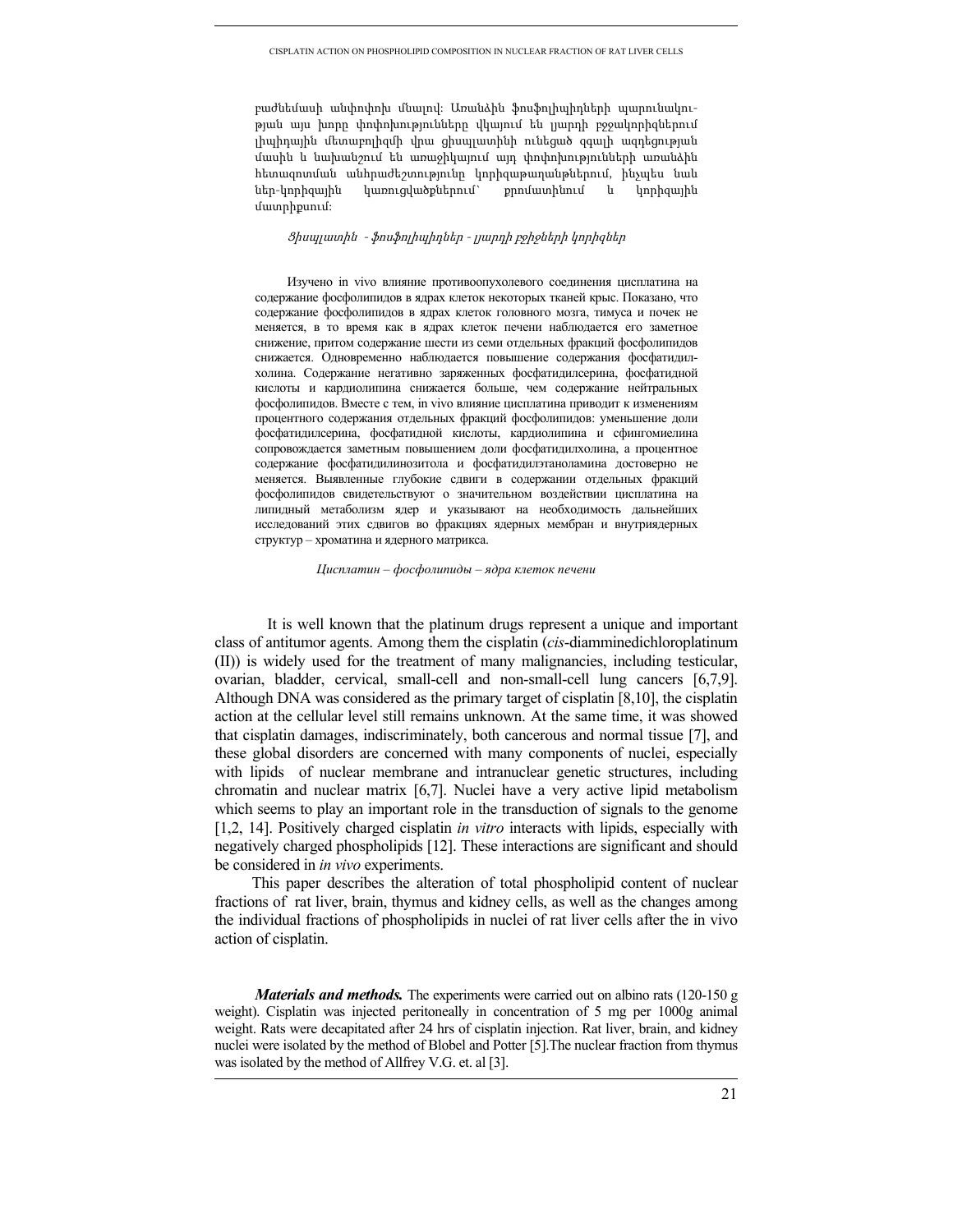Phospholipid extraction was carried out by Bligh and Dayer [4]. The fractionation of phospholipids were carried out by micro thin layer chromatography using L silicagel, 6x9  $\sin^2$  plates with the thickness of layer equal to 5-7 mcm, using chloroform-methanol-water in ratio 65:25:4 as a dividing mixture. After the chromatography the plates were dried up at  $20^{\circ}$ and were treated by 15,6 % CuSO in 8 % phosphoric acid. Then, the elaborated plates were heated at 189<sup>0</sup> for 15 min. The quantitative estimation of separated and specific dyed phospholipids was carried out by special computer program FUGIFILM Science Lab.2001 Image Gauge V4,0, which was destined for densitometry. Obtained data were undergone statistical analysis.

*Results and Discussion.* The phospholipid content in nuclei of rat liver, brain, thymus and kidney cells in baseline and after the in vivo treatment by cisplatin was presented in Table 1.

| Version of  | Liver         | Brain    | Thymus        | Kidney        |  |
|-------------|---------------|----------|---------------|---------------|--|
| experiments |               |          |               |               |  |
| Baseline    | 369.0<br>16,6 | 71,0 3,4 | 800.0 41.3    | 175,0 8.8     |  |
| Cisplatin   | $*333.0$ 7.7  | 68,0 3,5 | 43.5<br>738,5 | 180,0<br>10,6 |  |
| treatment   |               |          |               |               |  |

**Table 1**. Cisplatin in vivo action on total phospholipids content (in mkg/g of tissue) in nuclei of some rat tissues

 $*P<0,05$ 

The quantity of total phospholipids in nuclear fractions of different tissues varied significantly. The maximum content of total phospholipids was observed in nuclear fraction of thymus (800,0 mcg per gram of tissue), but the reliable changes of total phospholipids content after the *in vivo* action of cisplatin was revealed only in nuclear fraction of rat liver cells (decrease of phospholipids content nearly by 10%) (Table 1.). So, the further investigations were carried out on liver cells.

Seven individual fractions of phospholipids were revealed in nuclei of liver cells (Fig.1). Phosphatidylcholine (PhCh) and phosphatidylethanolamine (PhE) were the major components to form more than 65% of total phospholipids amount, while the percentage of the other five fractions varied within 4-10%. (Table 2).

The results of our study confirm, that phospholipids of rat liver nuclei exhibit diversity in sensitivity to cisplatin treatment. The quantities of phosphatidylserine, (PhS) sphingomyelin (SM), cardiolipin (C) and phosphatidic acid (PhA) were decreased while the content of phosphatidylinositol (PhI) and phosphatidylethanolamine (PhE) remained unchanged. Decrease of sphingomyelin content  $(\sim 33\%)$  was accompanied by increase in phosphatidylcholine quantity  $(\sim 9\%)$ . (Table 3 and Fig.2).

At the same time the *in vivo* treatment by cisplatin leads to significant changes of percentage of separate fractions of phospholipids in nuclei: the percentages of phosphatidylserine, phosphatidic acid, cardiolipin and sphingomyelin were decreased while that of phosphatidylcholine was increased and the percentages of phosphatidylinositol and phosphatidylethanolamine remained unchanged (Table 2).

Thus, the results show that the antineoplastic drug cisplatin, which is a well known DNA-damaging factor, disorders many metabolic pathways in nuclei including the lipid metabolism. The suppression effect on phospholipid biosynthesis leads to nonspecific, universal decreasing of quantities of some phospholipid fractions.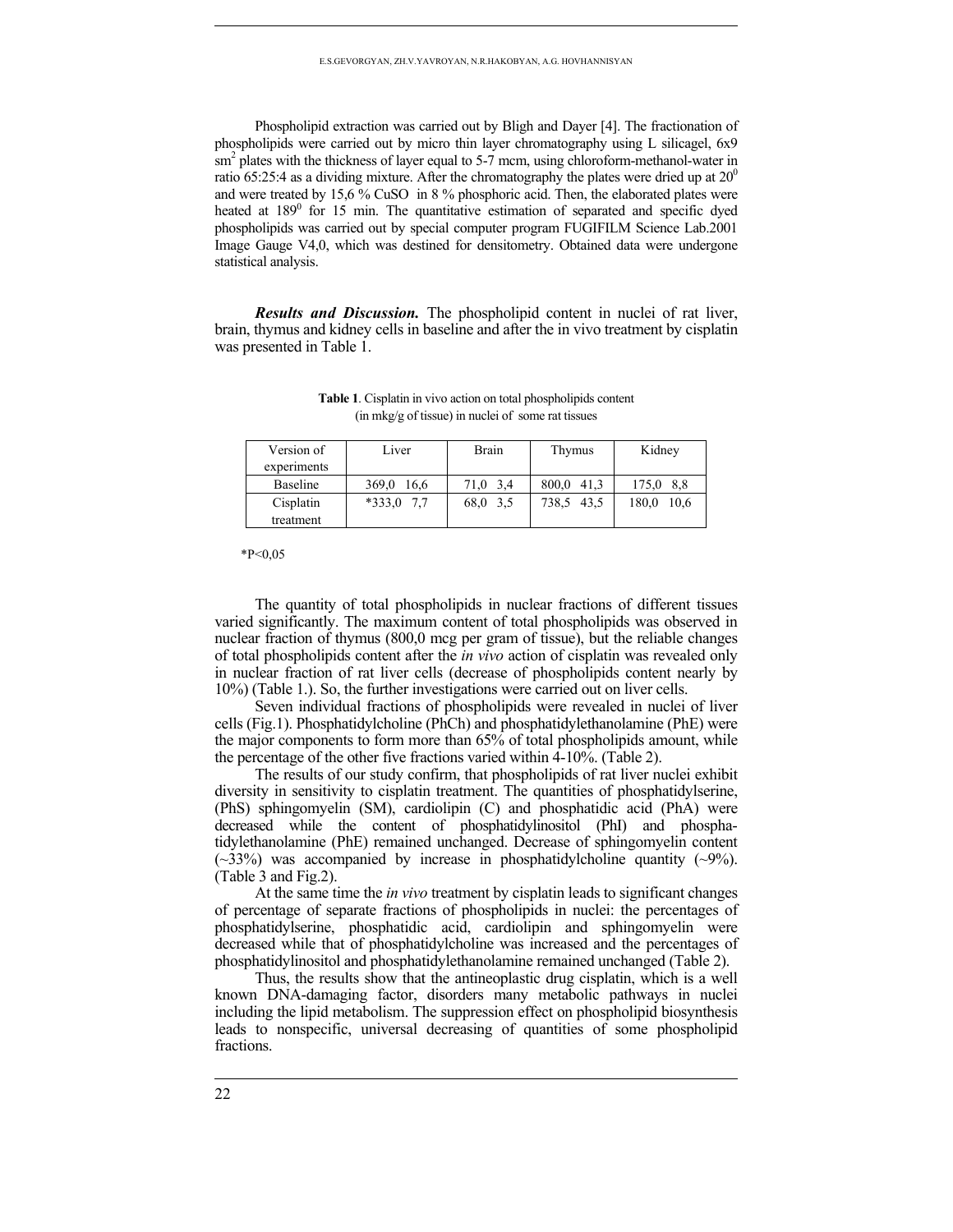

#### **Fig.1.** The chromatograms and densitograms of rat liver nuclear phospolipids, Fractionated by microTCL. A- baseline, B - after the cisplatin *in vivo* treatment.

1- phosphatidylserine, 2-sphingomyelin, 3- phosphatidylinositol, 4-phosphatidylcholine, 5 - phosphatidylethanolamine, 6 - cardiolipin, 7 - phosphatidic acid, NLs- neutral lipids



| Version of  | PhS | <b>SM</b> | PhI  | PhCh | PhE  |     | PhA |
|-------------|-----|-----------|------|------|------|-----|-----|
| experiments |     |           |      |      |      |     |     |
| Baseline    | 5.8 | 7.6       | 10.4 | 39.7 | 26,1 | 4.8 | D.O |
| Cisplatin   | 3,8 | 5,6       | 11,1 | 45,8 | 26,1 | 3,9 | 3,7 |
| treatment   |     |           |      |      |      |     |     |
|             |     |           |      |      |      |     |     |





5 – phosphatidylethanolamine, 6 – cardiolipin, 7 - phosphatidic acid, 8 – total phospholipids.

At the same time the maximum decreasing level of negatively charged phospholipids such as phosphatidylserine, phosphatidic acid and cardiolipin may be also the result of interaction of some molecules of positively charged cisplatin with them, as it was demonstrated in *in vitro* experiments by other authors [11-13]. Such possibility should not be excluded and may be considered in *in vivo* experiments [11].